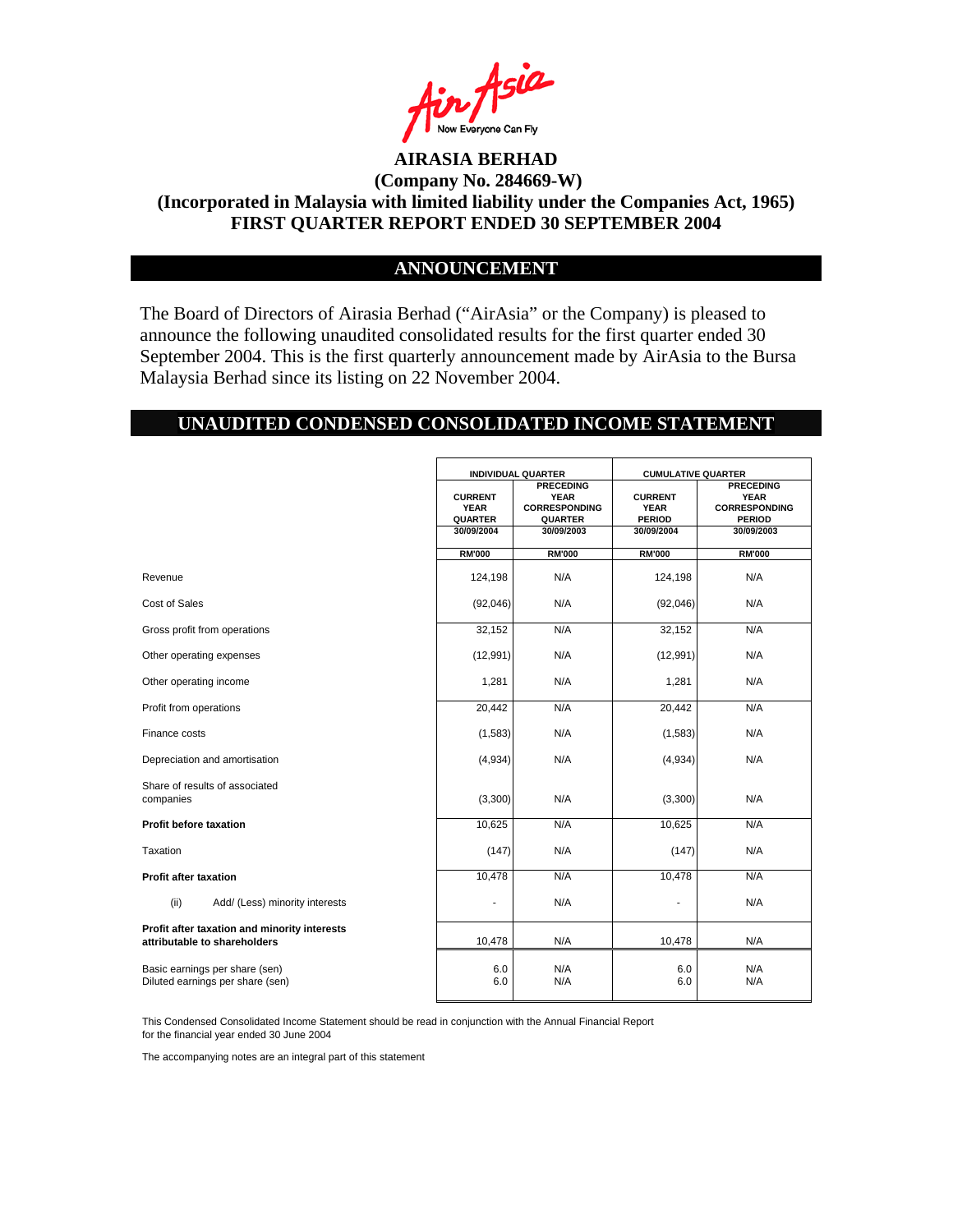in Asia

### **CONDENSED CONSOLIDATED BALANCE SHEET AS AT 30 SEPTEMBER 2004**

|                                       | <b>UNAUDITED</b>    | <b>AUDITED</b>         |
|---------------------------------------|---------------------|------------------------|
|                                       | <b>AS AT END OF</b> | <b>AS AT PRECEDING</b> |
|                                       | <b>CURRENT</b>      | <b>FINANCIAL</b>       |
|                                       | <b>QUARTER</b>      | <b>YEAR END</b>        |
|                                       | 30/09/2004          | 30/06/04               |
|                                       | <b>RM'000</b>       | <b>RM'000</b>          |
|                                       |                     |                        |
| <b>NON CURRENT ASSETS</b>             |                     |                        |
| Property, plant & equipment           | 162,846             | 158,456                |
| Investment in an associated company   | 20,074              | 86                     |
| Other investments                     | 102                 | 108                    |
| Deferred expenditure                  | 8,689               | 4,369                  |
|                                       | 191,711             | 163,019                |
|                                       |                     |                        |
| <b>CURRENT ASSETS</b>                 |                     |                        |
| Deferred share issue expenses         | 2,024               | 2.741                  |
| Inventories (at cost)                 | 3,915               | 3,947                  |
| Trade and other receivables           | 80,365              | 113,947                |
| Amount owing by an associated company | 10,419              | 202                    |
| Deposits, bank and cash balances      | 78,441              | 66,147                 |
|                                       | 175,164             | 186,984                |
| <b>CURRENT LIABILITIES</b>            |                     |                        |
|                                       |                     |                        |
| Trade and other payables              | 108,580             | 102,146                |
| Amount owing to an associated company |                     | 202                    |
| Hire purchase payables                | 295                 | 128                    |
| Borrowings (secured)                  | 47,728              | 47,728                 |
| Current tax liabilities               | 521                 | 439                    |
|                                       | 157,124             | 150,643                |
| <b>NET CURRENT ASSETS</b>             | 18,040              | 36,341                 |
| <b>NON CURRENT LIABILITIES</b>        |                     |                        |
| Deferred tax liabilities              | 1,113               | 1,113                  |
| Hire purchase payables                | 152                 | 239                    |
| Borrowings (secured)                  | 47,728              | 47,728                 |
|                                       | 48,993              | 49,080                 |
|                                       |                     |                        |
|                                       | 160,758             | 150,280                |
| <b>CAPITAL AND RESERVES</b>           |                     |                        |
| Share capital                         | 175,127             | 175,127                |
| Share premium                         | 65,959              | 65,959                 |
| <b>Accumulated losses</b>             | (80, 328)           | (90, 806)              |
|                                       |                     |                        |
| Shareholders' funds                   | 160,758             | 150,280                |
| Minority interest                     |                     |                        |
|                                       | 160,758             | 150,280                |
|                                       |                     |                        |
| NET TANGIBLE ASSETS PER SHARE (RM)    | 0.92                | 0.86                   |

This Condensed Consolidated Balance Sheet should be read in conjunction with the Annual Financial Report

for the financial year ended 30 June 2004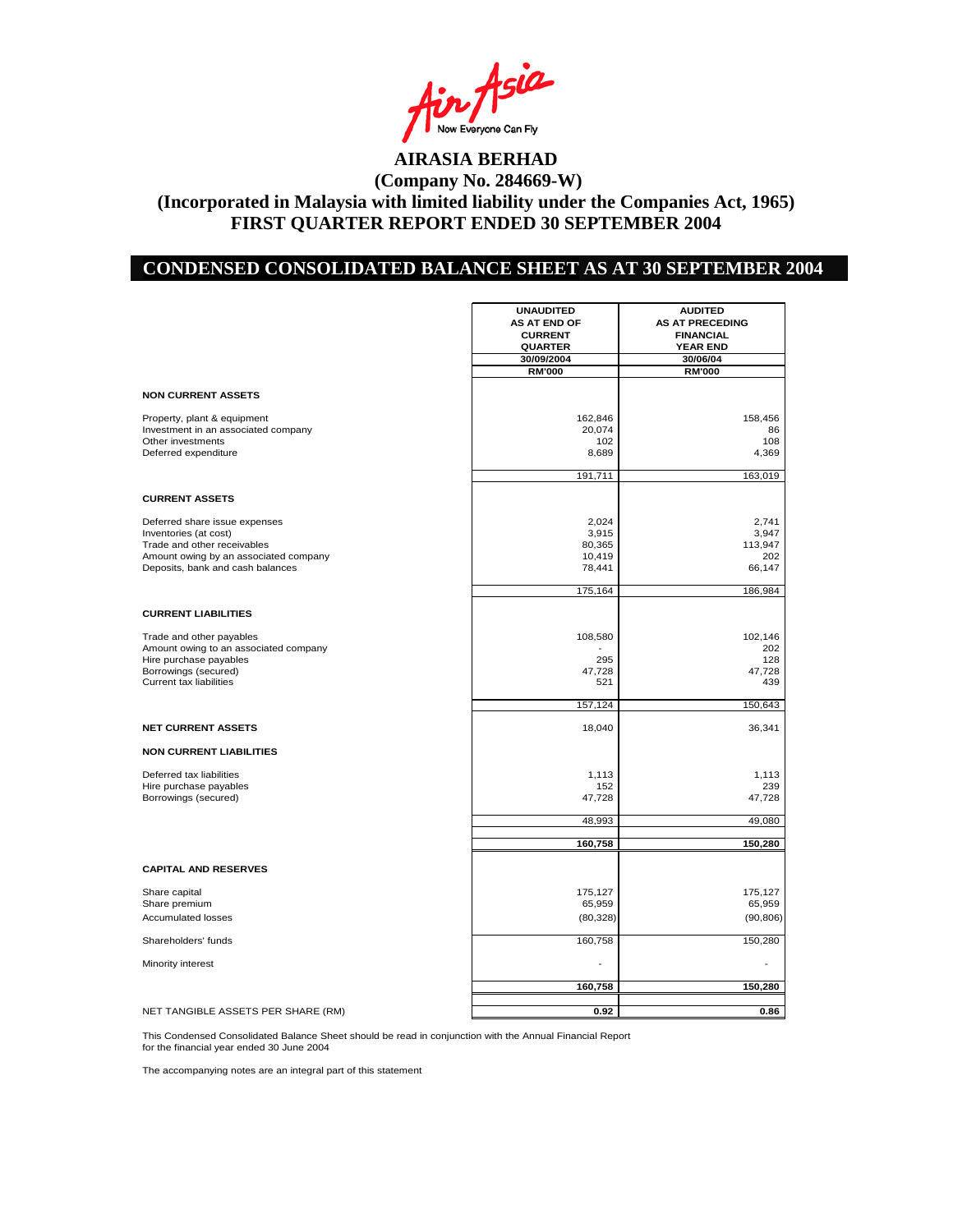in Asia

#### **UNAUDITED CONDENSED CONSOLIDATED CASH FLOW SATETMENTS**

|                                                                                                            | <b>CURRENT</b><br><b>FINANCIAL PERIOD</b><br>ENDED 30/09/2004 | <b>PRECEDING</b><br><b>FINANCIAL PERIOD</b><br>ENDED 30/09/2003 |  |
|------------------------------------------------------------------------------------------------------------|---------------------------------------------------------------|-----------------------------------------------------------------|--|
|                                                                                                            | <b>RM'000</b>                                                 | <b>RM'000</b>                                                   |  |
| <b>CASH FLOWS FROM OPERATING ACTIVITIES</b>                                                                |                                                               |                                                                 |  |
| Profit from operations before taxation                                                                     | 10,625                                                        | N/A                                                             |  |
| Adjustments:                                                                                               |                                                               |                                                                 |  |
| Interest expense<br>Depreciation of property, plant and equipment<br>Interest income                       | 971<br>4,934<br>(525)                                         | N/A<br>N/A<br>N/A                                               |  |
| Changes in operating assets and liabilities                                                                | 16,005                                                        |                                                                 |  |
| Increase in inventories<br>Increase in trade and other receivables<br>Increase in trade and other payables | 32<br>34,289<br>6,434                                         | N/A<br>N/A<br>N/A                                               |  |
| Cash generated from operations                                                                             | 56,760                                                        |                                                                 |  |
| Interest paid<br>Interest received<br>Tax paid                                                             | (971)<br>525<br>(65)                                          | N/A<br>N/A<br>N/A                                               |  |
| Net cash from operating activities                                                                         | 56,249                                                        |                                                                 |  |
| <b>CASH FLOWS FROM INVESTING ACTIVITIES</b>                                                                |                                                               |                                                                 |  |
| Purchase of property, plant and equipment<br>Acquisition of an associated company                          | (13, 644)<br>(19,988)                                         | N/A<br>N/A                                                      |  |
| Net cash used in investing activities                                                                      | (33, 632)                                                     | $\blacksquare$                                                  |  |
| <b>CASH FLOWS FROM FINANCING FACILITIES</b>                                                                |                                                               |                                                                 |  |
| Hire purchase instalments paid<br>Advance to associated companies                                          | (106)<br>(10, 217)                                            | N/A<br>N/A                                                      |  |
| Net cash from financing activities                                                                         | (10, 323)                                                     | $\sim$                                                          |  |
| <b>NET INCREASE FOR THE FINANCIAL PERIOD</b>                                                               | 12,294                                                        |                                                                 |  |
| CASH AND CASH EQUIVALENTS AT BEGINNING OF THE<br><b>FINANCIAL PERIOD</b>                                   | 58,589                                                        | N/A                                                             |  |
| CASH AND CASH EQUIVALENTS AT END OF FINANCIAL<br><b>PERIOD</b>                                             | 70,883                                                        |                                                                 |  |

This Condensed Consolidated Cash Flow Statement should be read in conjunction with the Annual Financial Report for the financial year ended 30 June 2004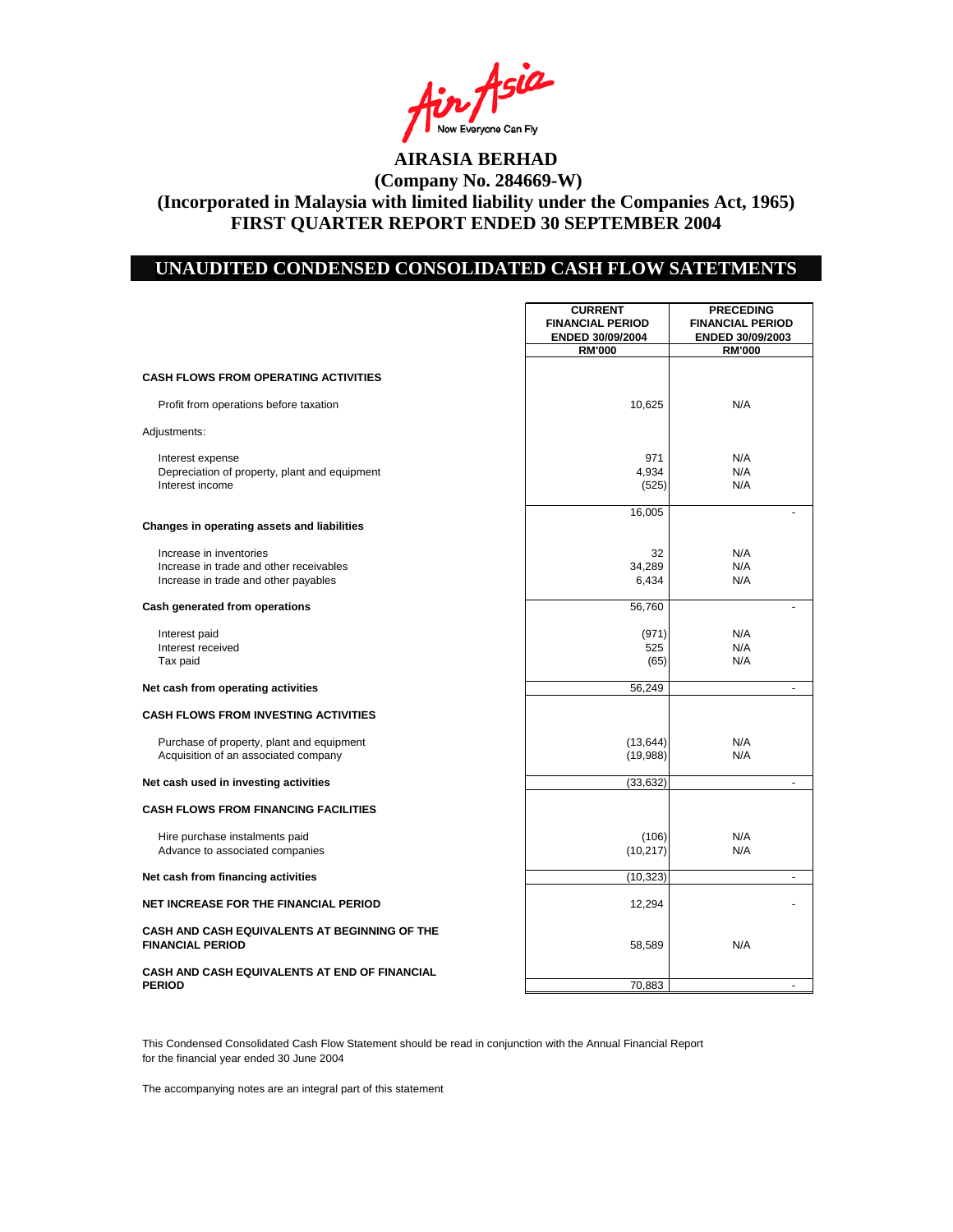

#### **UNAUDITED CONDENSED CONSOLIDATED STATEMENT OF CHANGES IN EQUITY**

|                                                                                        |                                | Issued and fully paid<br>ordinary shares<br>of RM1.00 each |                            | Non-distributable                 |                                                 | <b>Distributable</b>                   |                               |
|----------------------------------------------------------------------------------------|--------------------------------|------------------------------------------------------------|----------------------------|-----------------------------------|-------------------------------------------------|----------------------------------------|-------------------------------|
|                                                                                        | Number **<br>of shares<br>'000 | Nominal<br>value<br><b>RM'000</b>                          | RCPS*<br><b>RM'000</b>     | Share<br>premium<br><b>RM'000</b> | Share<br>application<br>monies<br><b>RM'000</b> | Accumulated<br>losses<br><b>RM'000</b> | <b>TOTAL</b><br><b>RM'000</b> |
| Group                                                                                  |                                |                                                            |                            |                                   |                                                 |                                        |                               |
| At 1 July 2003<br>Conversion of RCPS<br><b>Issuance of shares</b><br>Net Profit        | 52,070<br>109,216<br>13,841    | 52,070<br>109,216<br>13,841                                | 109,216<br>(109, 216)<br>۰ | 65,959                            | 27,617<br>(27, 617)                             | (139, 873)<br>49,067                   | 49,030<br>52,183<br>49,067    |
| At 30 June 2004                                                                        | 175,127                        | 175,127                                                    | $\blacksquare$             | 65,959                            | $\overline{a}$                                  | (90, 806)                              | 150,280                       |
| At 1 July 2004<br><b>Conversion of RCPS</b><br><b>Issuance of shares</b><br>Net Profit | 175,127<br>۰                   | 175,127                                                    | ۰.<br>۰.<br>۰<br>۰         | 65,959<br>٠<br>٠                  |                                                 | (90, 806)<br>10,478                    | 150,280<br>10,478             |
| At 30 September 2004                                                                   | 175,127                        | 175,127                                                    | ۰                          | 65,959                            | $\overline{a}$                                  | (80, 328)                              | 160,758                       |

\* Redeemable Cumulative Preference Shares of RM1.00 each

\*\* On 6 October2004, the Company undertook a share split which involved a change in the par value of the Company's ordinary shares from RM1.00 to RM0.10 each. After the completion of the share split, the issued and paid-up share capital of the Company had changed from RM175,127,328 comprising 175,127,328 ordinary shares of RM1.00 each to RM175,127,328 comprising 1,751,273,280 fully paid-up ordinary shares of RM0.10 each.

This Condensed Consolidated Statement of Changes in Equity should be read in conjunction with the Annual Financial Report for the financial year ended 30 June 2004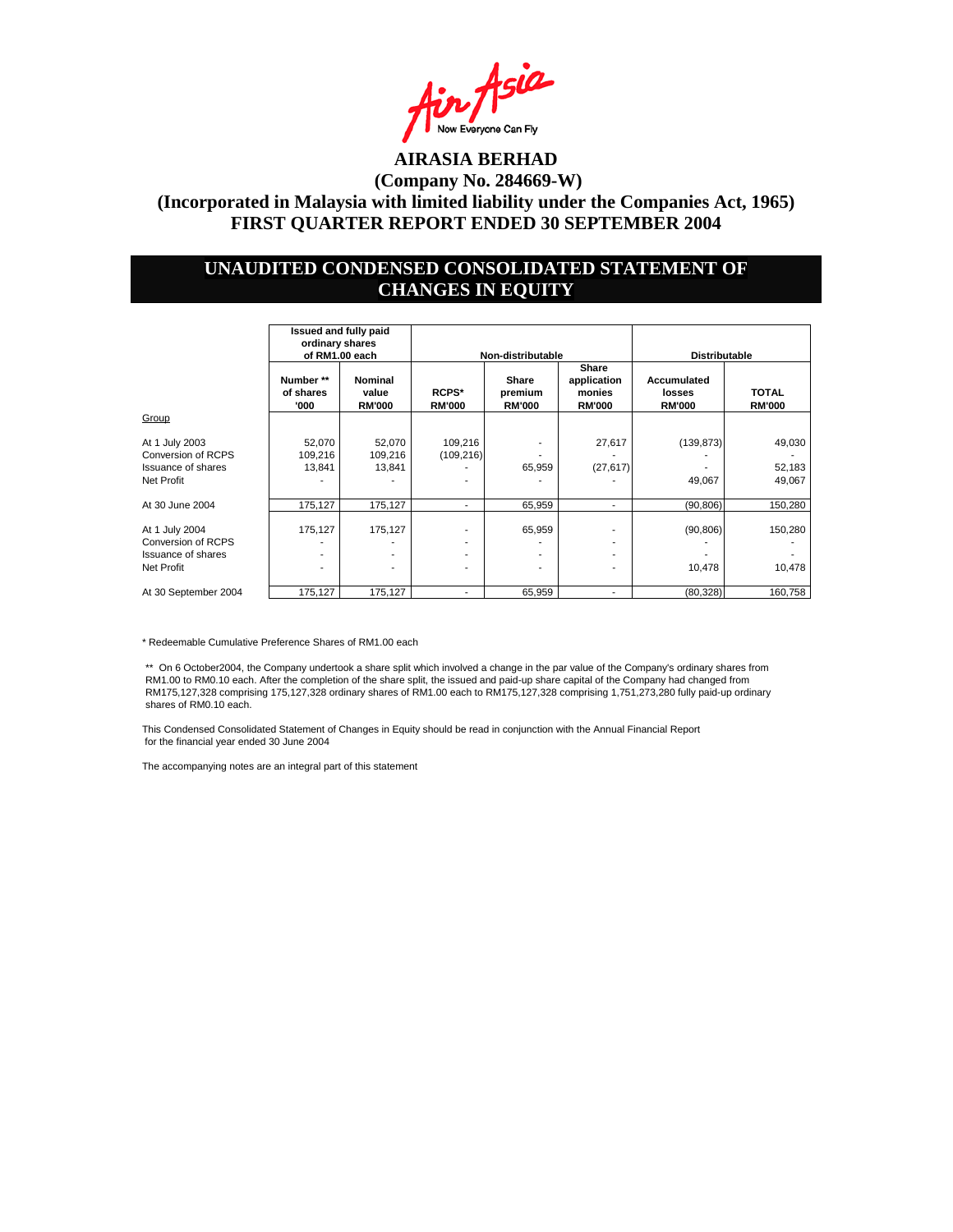

# **UNAUDITED NOTES TO THE ACCOUNTS – 30 SEPTEMBER 2004**

# 1. Basis of Preparation

The interim financial report is unaudited and has been prepared in compliance with MASB No. 26 "Interim Financial Reporting" and Appendix 9B of the Listing Requirements of the Bursa Malaysia Securities Berhad (BMSB) except for the comparative requirements due to reasons stated in Note 13 below and should be read in conjunction with the Group's audited financial statements for the year ended 30 June 2004.

The accounting policies and method of computation adopted by the Group are consistent with those used in the preparation of the 2004 Audited Financial Statements.

2. Auditors' Report on Preceding Annual Financial Statements

The audit report of the preceding audited financial statements was not qualified.

3. Extraordinary or Exceptional Items

There were no extraordinary or exceptional item during the financial period ended 30 September 2004.

4. Change in Estimates

There have been no changes in the basis of estimates provided in respect of the financial period under review.

5. Issuance or Repayment of Debt and Equity Securities

There were no issuance and repayment of debt and equity securities, share buy-backs, share cancellation or shares held as treasury shares and resale of treasury shares for the current financial period under review.

6. Dividends Paid

There were no dividends paid during the quarter under review.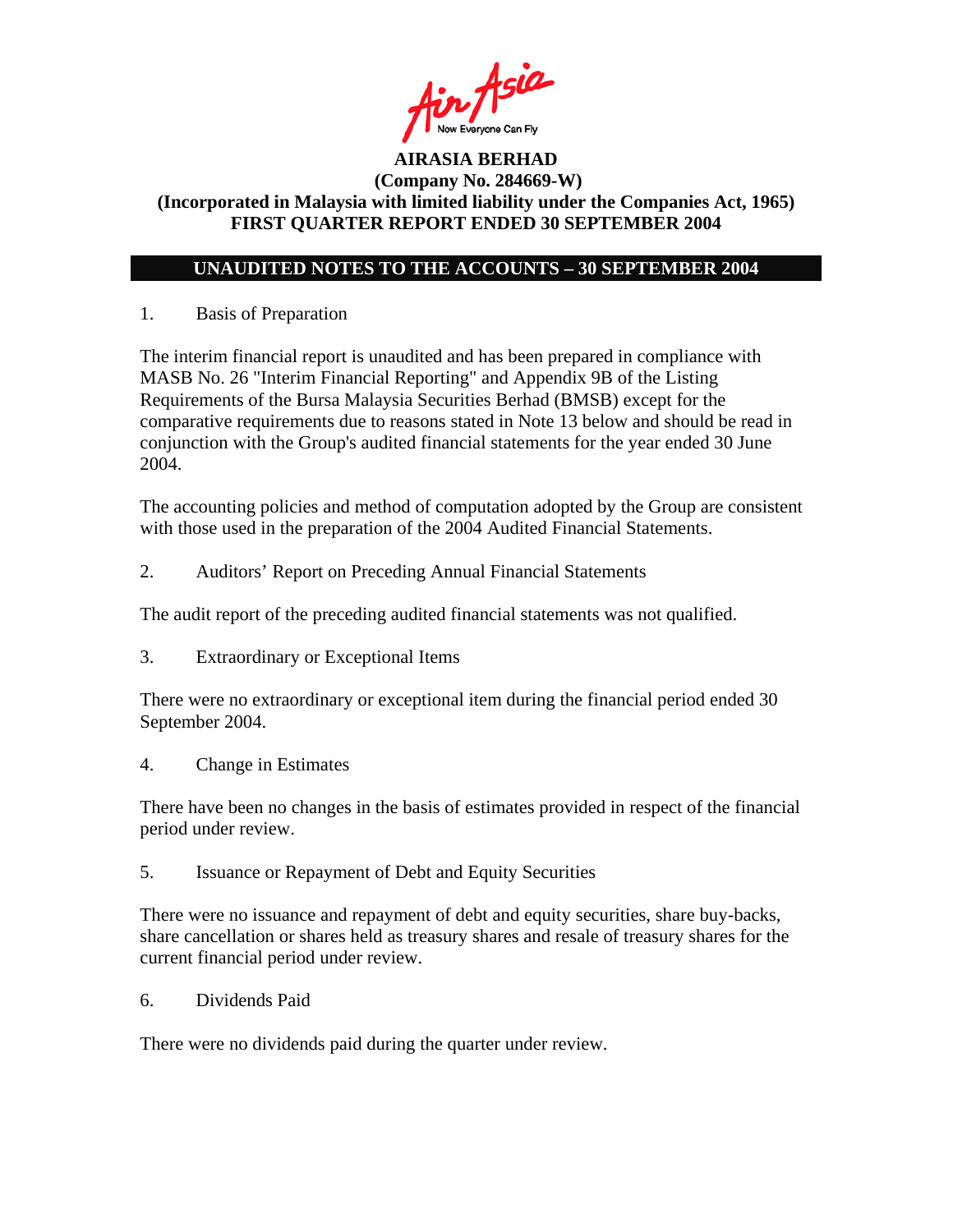

### **UNAUDITED NOTES TO THE ACCOUNTS – 30 SEPTEMBER 2004**

### 7. Segmental Information

Segmental information is not presented as there are no business segments other than the provision of air transportation services. The Group's operations are conducted predominantly in Malaysia.

8. Valuation of Assets

There was no revaluation of aircraft, property and equipment for the quarter ended 30 September 2004.

9. Material Subsequent Events

### INITIAL PUBLIC OFFERING ("IPO")

On 20 October 2004 and 29 October 2004, AirAsia issued a Prospectus and an International Offering Circular respectively, offering for sale an aggregate of 700,509,400 ordinary shares of nominal value of RM0.10 each comprising the institutional offering and retail offering, of which 583,757,800 were new shares offered by AirAsia and 116,751,600 are existing shares offered by Tune Air Sdn Bhd, IDBIF Malaysia Investments Ltd, Crescent Air Asia Investments, Ltd and Deucalion Capital II Limited.

The institutional offering consisted of 560,407,500 shares offered to foreign and Malaysian institutional and selected investors at the institutional price determined by way of bookbuilding.

The retail offering consisted of 140,101,900 shares offered to the Malaysian public, eligible directors and employees of AirAsia and its subsidiaries and persons who have contributed to the success of AirAsia. The final retail price was RM1.1625 per share (being 7% discount to final institution price of RM1.25 per share which was fixed on 29 October 2004).

On 22 November 2004, AirAsia's entire issued and paid-up share capital of RM233,503,108 comprising 2,335,031,080 ordinary shares of RM0.10 each was admitted to the Official List of Bursa Securities.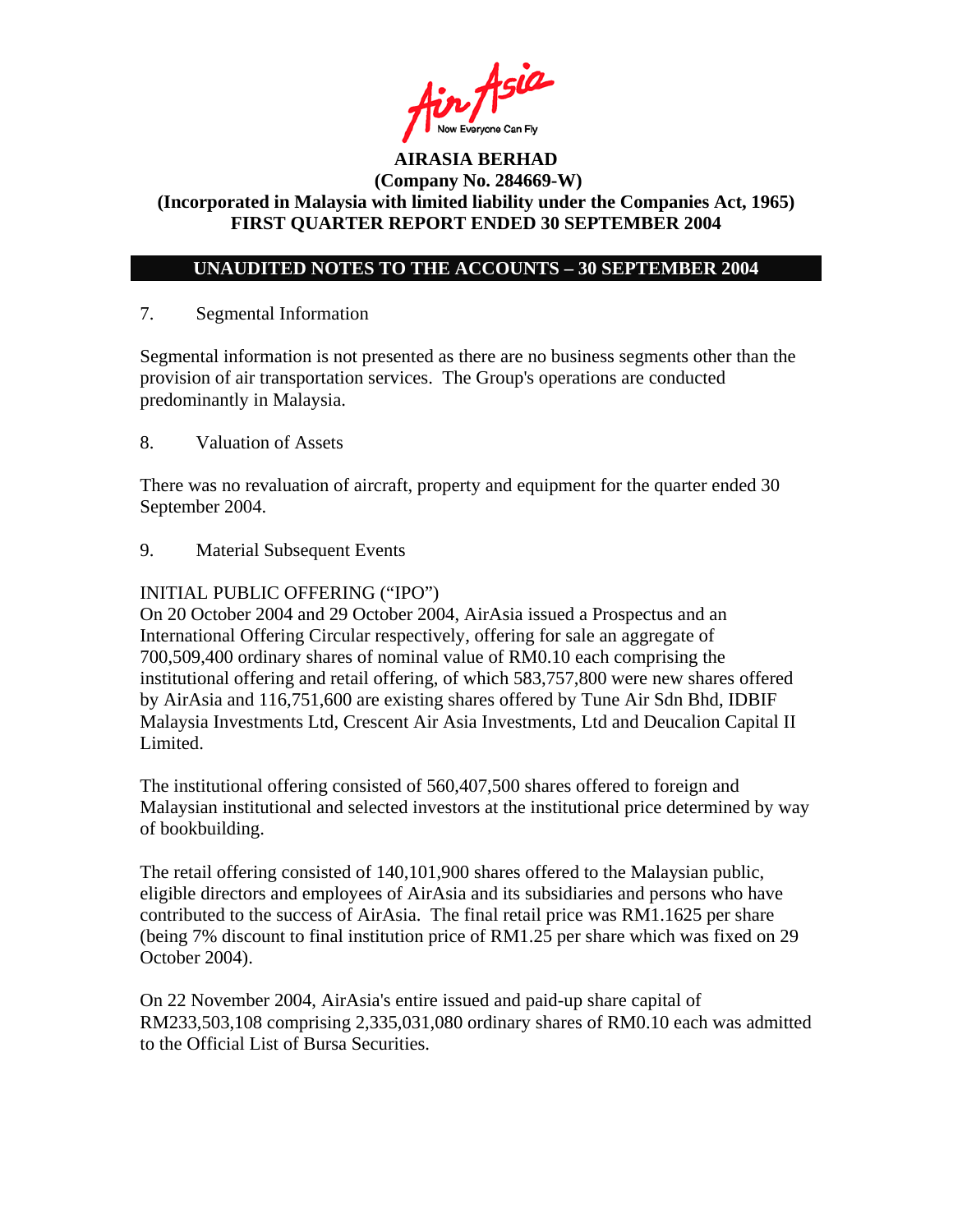

### **UNAUDITED NOTES TO THE ACCOUNTS – 30 SEPTEMBER 2004**

# PROPOSED ACQUISITION OF EQUITY INTEREST TOTALLING 49% SHAREHOLDING INTEREST IN PT AWAIR INTERNATIONAL

On 30 August 2004, AA International Limited ("AAIL"), a 99.8% owned subsidiary of AirAsia entered into separate Sale and Purchase Agreements with Sky Castle International Limited and Mr. Unn Harris in relation to shares in PT AWAir International ("AWAir"). AAIL acquired a 46.88% interest in AWAir from Sky Castle International Limited for USD1.00 (US Dollar One) and a 2.12% equity interest in AWAir from Mr Unn Harris for USD1.00 (US Dollar One) (collectively the "Proposed Acquisition").

### PURCHASE OF AIRCRAFT

On 17 December 2004, the Company signed a Memorandum of Understanding with Airbus for a proposed acquisition of up to 80 A320 aircraft, consisting of 40 firm orders and 40 purchase rights. The contract is worth USD2.5billion for the 40 firm orders. Delivery of the new A320s is expected to take place over a period of 5 years with an average of 1 aircraft per month, starting from January 2006.

10. Changes in Composition of the Group

There were no changes in the composition of the Group for the current quarter under review except for the following (as disclosed in the prospectus dated 20 October 2004):-

Subsidiaries of the Company

AirAsia Go Holiday Sdn Bhd Incorporated in Malaysia on 6.08.2004 Issued and paid up share capital: RM200,000 of RM1.00 per share Effective Interest: 100% Principal Activities: Tour operating business

AirAsia (Mauritius) Limited Incorporated in Mauritius on 20.08.2004 Issued and paid up share capital: USD1.00 of USD1.00 per share Effective Interest: 100% Principal Activities: Providing aircraft leasing facilities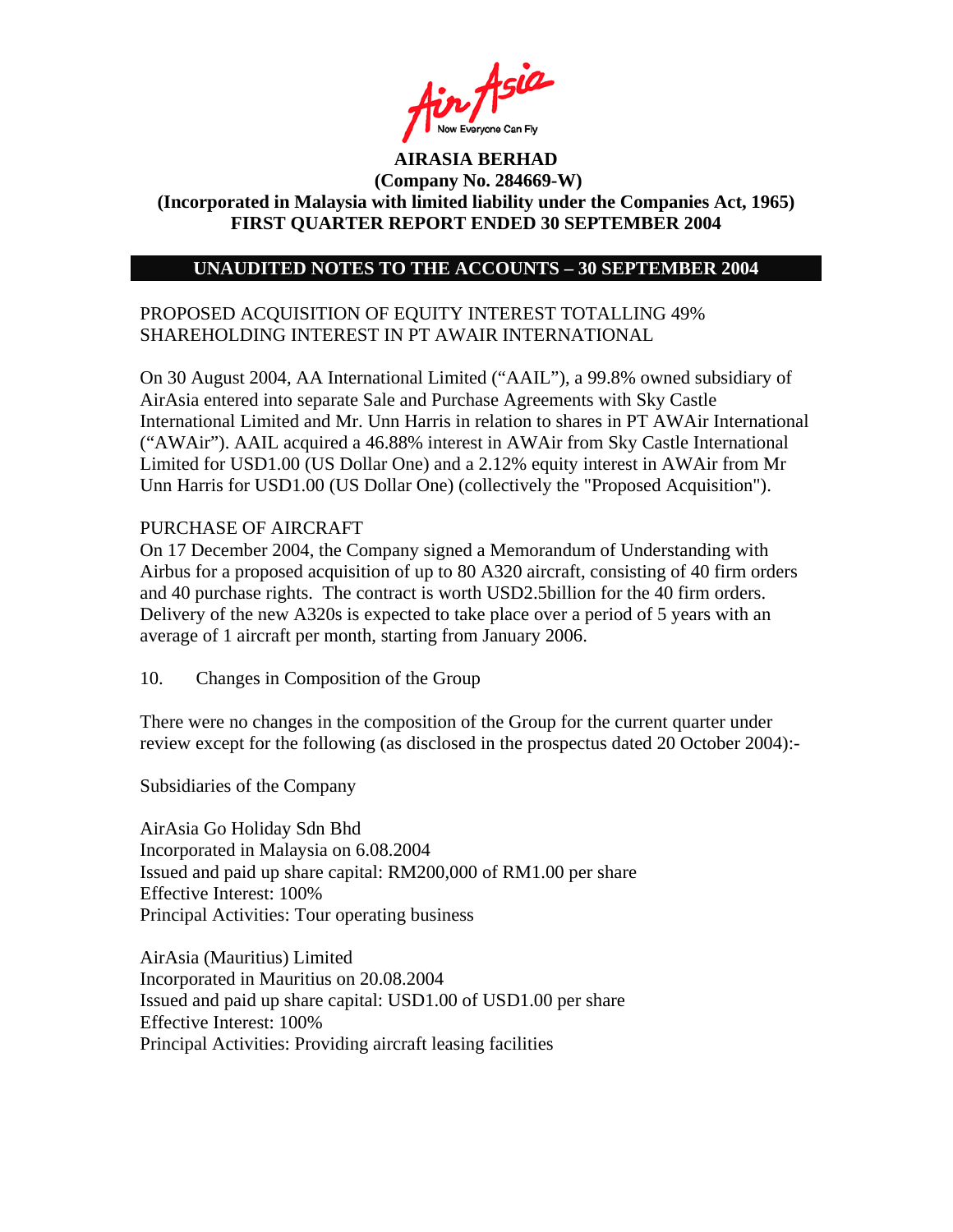

### **UNAUDITED NOTES TO THE ACCOUNTS – 30 SEPTEMBER 2004**

AA International Ltd ('AAIL') Incorporated in Malaysia on 11.09.2003 (acquired effective 01.07.2004) Issued and paid up share capital: USD5,270,000 of USD1.00 per share Effective Interest: 99.8% Principal Activities: Investment holding

Subsidiary company of AAIL

AirAsia (HK) Limited Incorporated in Hong Kong on 09.06.2004 Issued and paid up share capital: HK\$10,000 of HK\$1.00 per share Effective Interest: 99.8% Principal Activities: Dormant

Associated companies of AAIL

Thai AirAsia Co., Ltd Incorporated in Thailand on 19.09.2003 Issued and paid up share capital: THB400,000,000 of THB10 per share Effective Interest: 48.9% Principal Activities: Aerial transport of persons, things and posts

AirAsia Pte Ltd Incorporated in Singapore on 23.09.2003 Issued and paid up share capital: S\$500,000 of S\$1.00 per share Effective Interest: 48.9% Principal Activities: Dormant

Subsidiary company of Thai AirAsia

Thai AirAsia (HK) Limited Incorporated in Hong Kong on 09.06.2004 Issued and paid up share capital: HK\$10,000 of HK\$1.00 per share Effective Interest: 48.9% Principal Activities: Dormant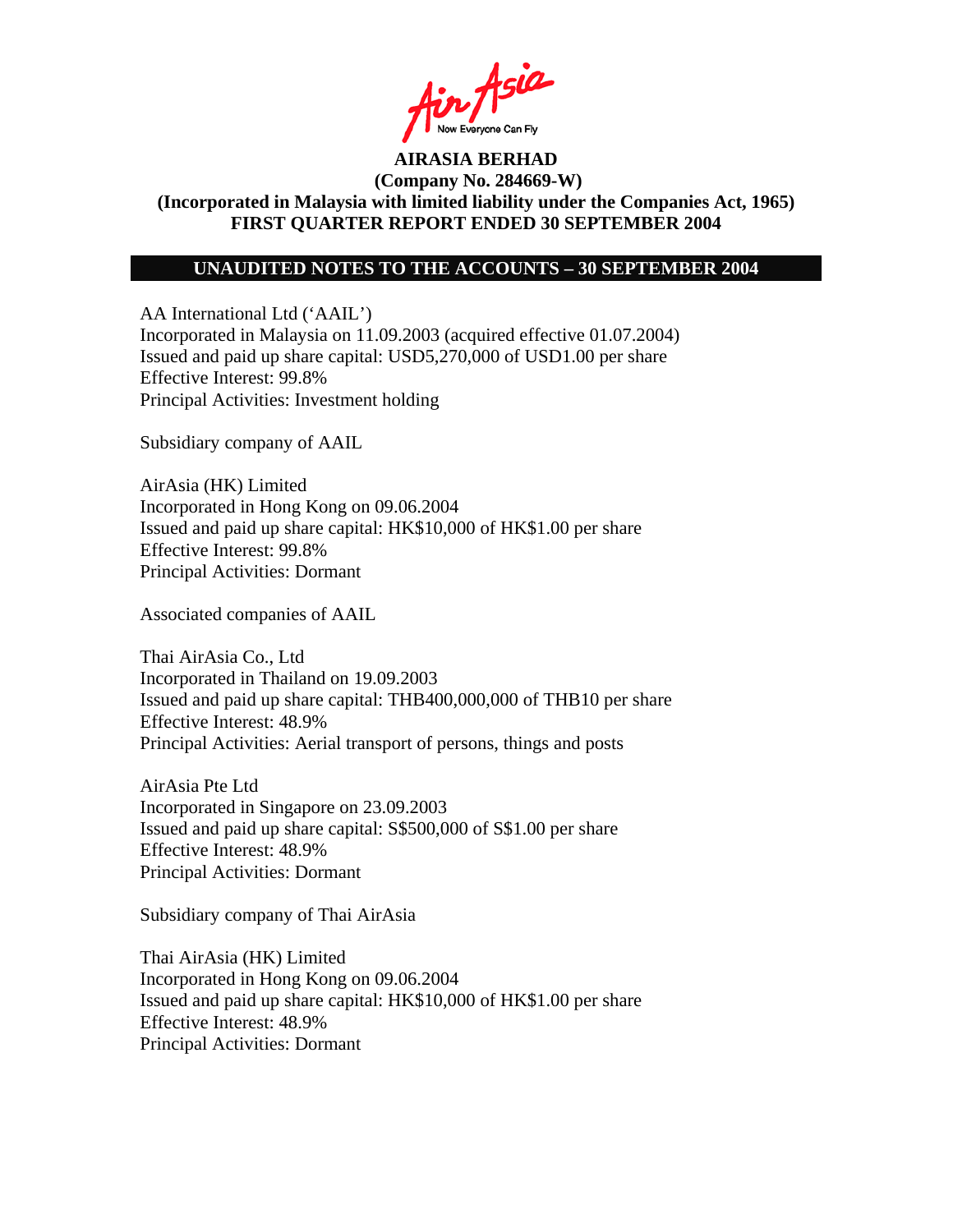

### **UNAUDITED NOTES TO THE ACCOUNTS – 30 SEPTEMBER 2004**

Associated company of Crunchtime and Subsidiary of Thai AirAsia

Thai Crunch Time Co., Ltd Incorporated in Thailand on 12.04.2004 Issued and paid up share capital: THB4,000,000 of THB10 per share Effective Interest: 49.4% Principal Activities: Providing in-flight meals and trading of merchandise

The effect of the above acquisitions is not material except for the results of the share of the associated companies' losses of RM3.3million for the 1st quarter ended 30 September 2004.

11. Contingent Liabilities

There are no changes in contingent liabilities since the last audited balance sheet date as at 30 June 2004.

12. Capital Commitment

|                                                                        | As at 30 September 2004<br><b>RM'000</b> |
|------------------------------------------------------------------------|------------------------------------------|
| - Authorised and contracted for<br>- Authorised but not contracted for | 28,450                                   |
|                                                                        |                                          |
|                                                                        | 28,450                                   |
|                                                                        |                                          |

#### 13. Comparison with Preceding Quarter's Results

There is no preceding quarter comparative as this is the Group's first quarterly report as a public company listed on Bursa Malaysia.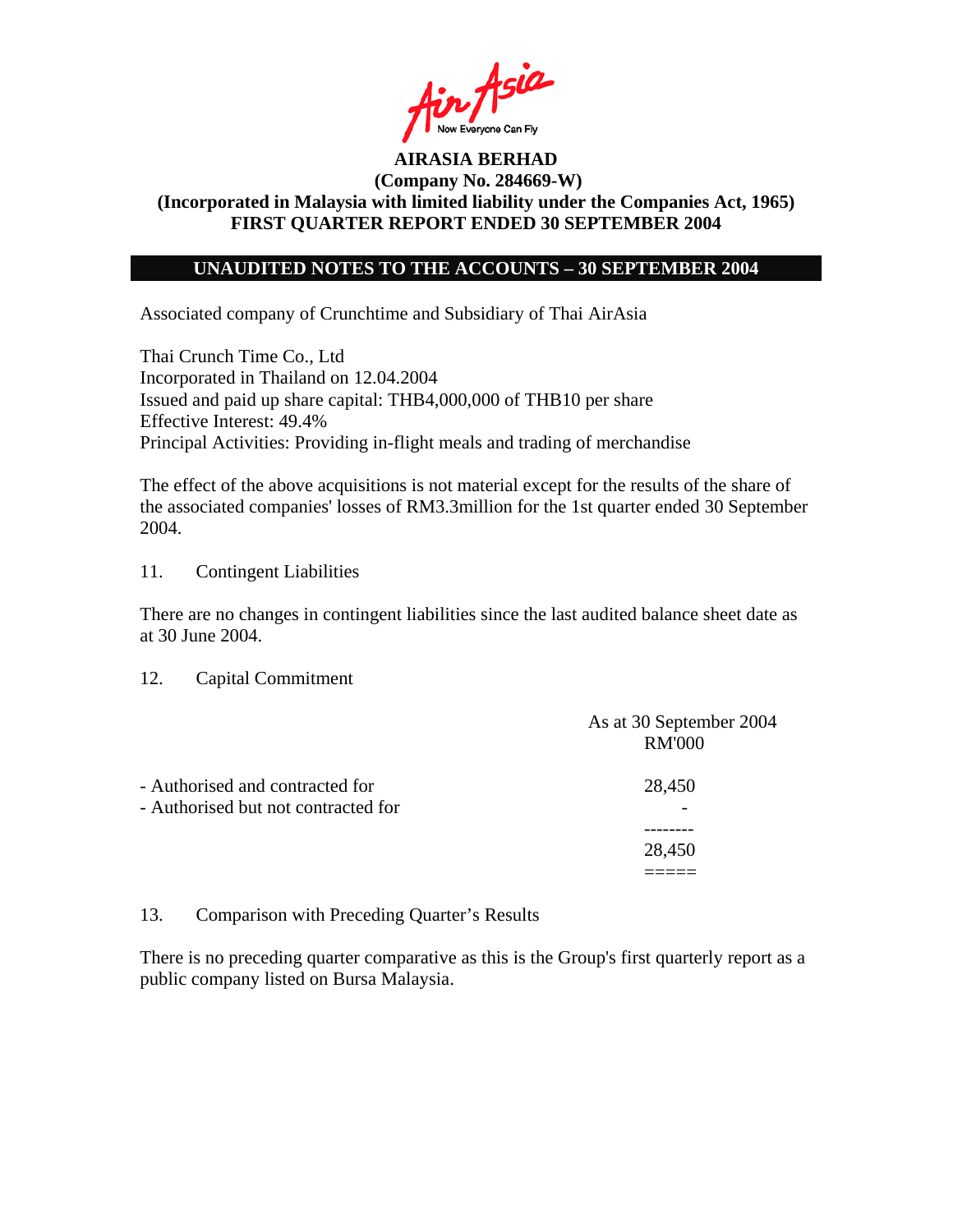

# **NOTES PER BURSA SECURITIES LISTING REQUIREMENTS**

1. Review of Performance of the Company and its Principal Subsidiaries

In the quarter ended 30 September 2004, the Group recorded a total revenue of RM124.2 million. This was contributed by a passenger load factor of 77% and an average fare of RM122.

For the quarter ended 30 September 2004, the Group's operating profit of RM20.4 million was impacted by the higher fuel price. All other cost elements were generally in line with forecasts.

An explanatory comment on comparison of the profit before taxation for the quarter with the immediate preceding quarter is not applicable as the results for the preceding quarter have not been presented.

2. Seasonality or Cyclicality of Operations

AirAsia is principally involved in provision of air transportation services and thus, is subject to the seasonal demand for air travel. Accordingly, AirAsia's revenue, operating profit and cashflow are relatively lower between July and September as this quarter is regarded as low season for travel. This pattern is in line with forecasts and expectations of the Group.

3. Prospects for Current Financial Year

Passenger load factors and forward sales of seats have increased substantially since the end of the quarter ended 30 September 2004 and remained strong. This is due to the peak and festive seasons during this period from October to December that impacted air travel. Fuel prices have since declined from the peak prices during the 1st quarter ended 30 September 2004. In view of these factors and barring any unforeseen circumstances, the Directors expect the Group's performance to be satisfactory for the remaining period of the financial year ending 30 June 2005.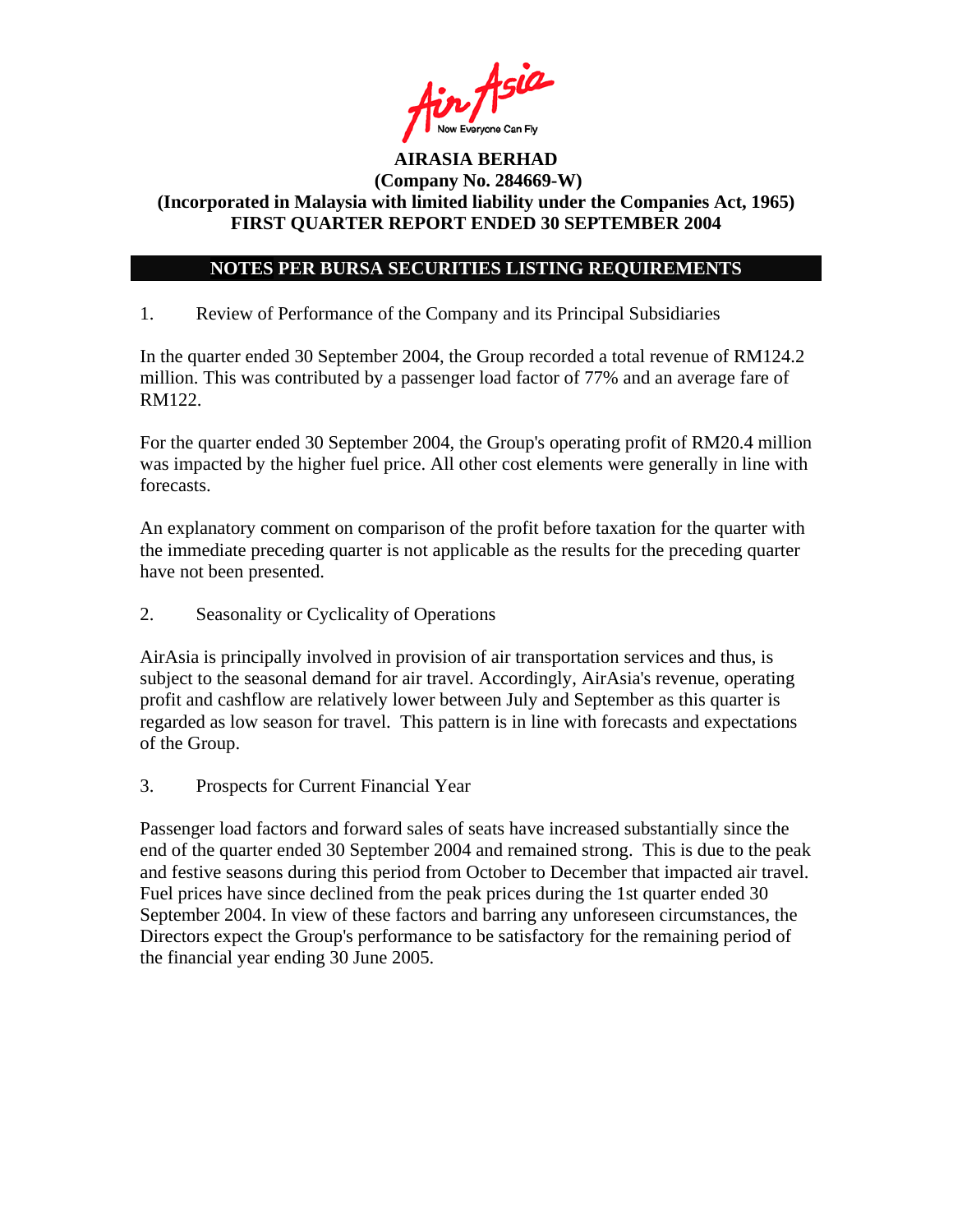

# **NOTES PER BURSA SECURITIES LISTING REQUIREMENTS**

### 4. Profit Forecast

This note is not applicable as explanatory comment for variance of actual profit from forecast profit is only required to be presented in the announcement of financial results for the final quarter ending 30 June 2005.

5. Status of Corporate Proposals

There are no uncompleted announced corporate proposals as at the date of this report.

6. Utilization of Proceeds

The IPO proceeds were received on 23 November 2004. The amount of RM717.4million was derived from the issuance of 443,655,900 new shares at RM1.25 each to institutional investors and 140,101,900 new shares at retail price of RM1.1625 each to the Malaysian public, eligible Directors and employees of the Company and its subsidiary and persons who have contributed to the success of the Group. As at the date of this report, the following are the details of utilization of IPO proceeds:-

|                                   | Amount<br>Raised<br><b>RM'000</b> | Amount<br><b>Utilised</b><br><b>RM'000</b> | <b>Balance</b><br><b>RM'000</b> |
|-----------------------------------|-----------------------------------|--------------------------------------------|---------------------------------|
| Repayment of bank borrowings      | 94.240                            | $\overline{a}$                             | 94,240                          |
| Capital expenditure               | 100.000                           | 46,000                                     | 54,000                          |
| <b>Estimated listing expenses</b> | 35,500                            | 20,000                                     | 15,500                          |
| Working capital                   | 487,699                           | 38,000                                     | 449,699                         |
|                                   | 717,439                           | 104,000                                    | 613,439                         |
|                                   |                                   |                                            |                                 |

#### 7. Taxation

|                                | Current<br>Period<br>2005<br><b>RM'000</b> | <b>Cumulative</b><br>Period<br>2005<br><b>RM'000</b> |
|--------------------------------|--------------------------------------------|------------------------------------------------------|
| Taxation comprises:<br>Current | 147                                        | 147                                                  |
| Deferred                       | $\overline{\phantom{0}}$<br>147            | ٠<br>147                                             |

The current taxation charge is in respect of interest income which is assessed separately.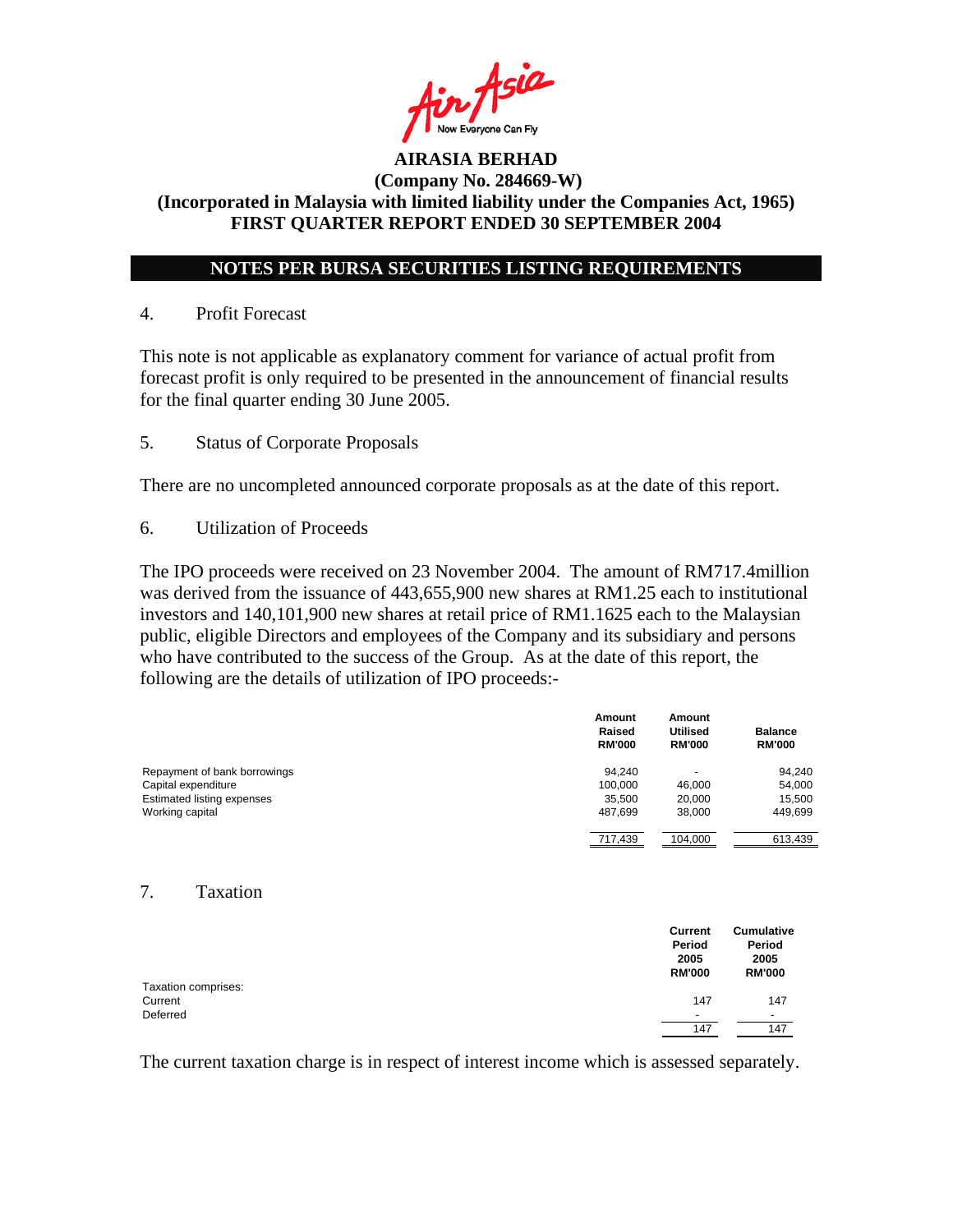

### **NOTES PER BURSA SECURITIES LISTING REQUIREMENTS**

### 8. Sale of Unquoted Investments and Properties

There were no sale of unquoted investments and properties for the financial period under review.

9 Quoted Securities

There were no purchases or disposals of quoted securities for the period under review.

10 Borrowings and Debt Securities

#### **Borrowings and Debt Securities**

Total Group borrowings as at 30 September 2004 are as follows:-

|                                              | <b>RM'000</b> |
|----------------------------------------------|---------------|
| Current: Revolving Credit Facility (Secured) | 47.728        |
| Non-Current: Term Loan (Secured)             | 47.728        |
|                                              | 95.456        |

There have been no changes to the borrowings since the date of the last balance sheet as at 30 June 2004.

### 11. Off Balance Sheet Financial Instruments

The Company has a forward contract for the purchase of jet fuel which matures on 31 December 2004 and is to be settled in US Dollars. The unrealised gain on forward contract is deferred until the purchase of fuel is transacted. Subsequent to 30 June 2004, the Company entered into additional hedging arrangements covering periods up to 30 June 2005.

### 12. Material Litigation

As at the date of this announcement, the Group is not engaged in any material litigation.